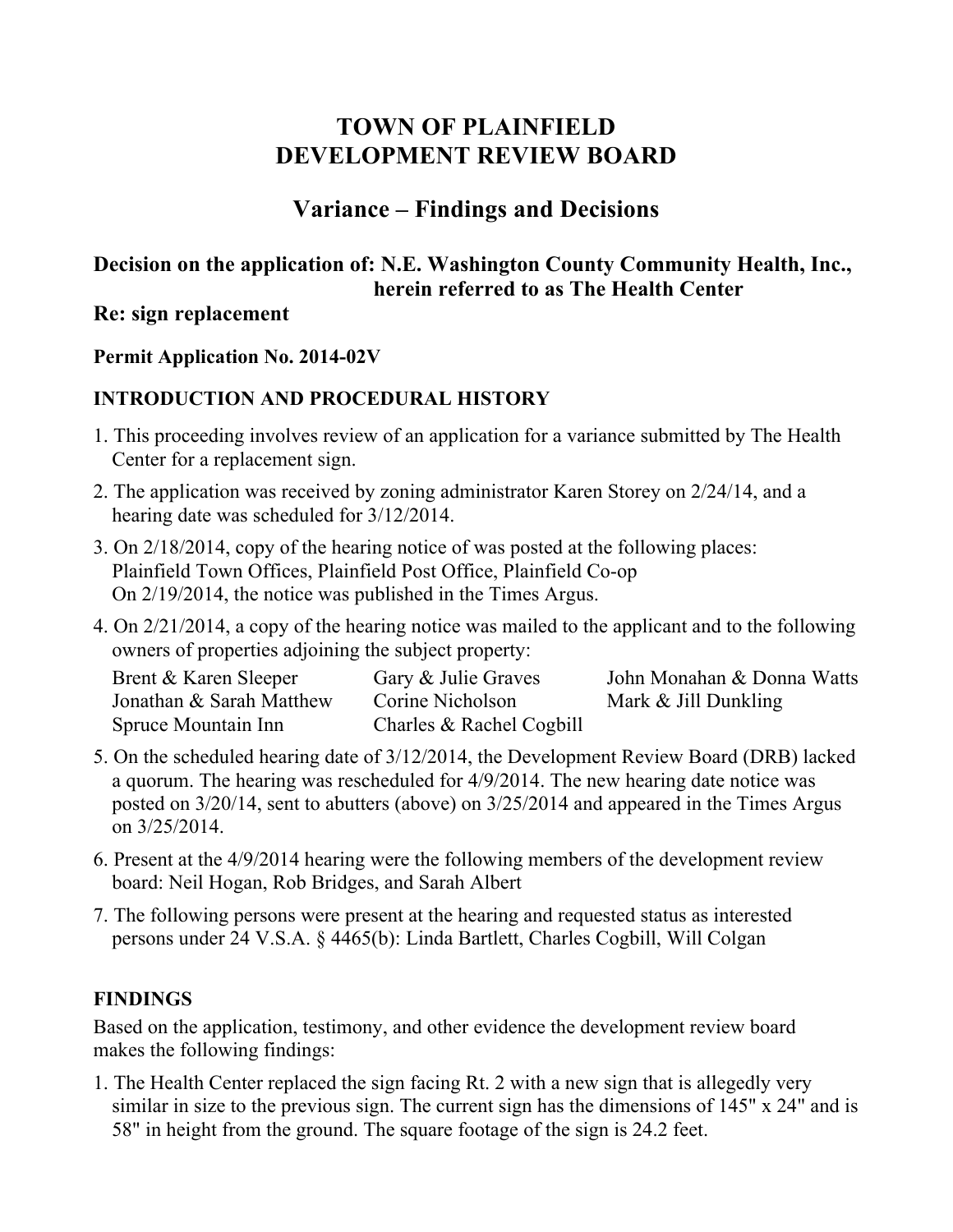- 2. The Health Center is located in the Rural Residential zoning district.
- 3. Section 3.6 of the Plainfield Zoning Regulations states that a permit shall be obtained prior to the erection of any non-temporary sign. Section 3.6.6 states that in the rural residential district a free-standing sign shall not exceed six square feet in total size.
- 4. The original and the replacement sign are not in compliance with the zoning regulations. Representing the applicant, Linda Bartlett states that the original sign was erected in 1978; both the 1974 and 1979 versions of the zoning regulations have the same 12 sq. ft. size limit.
- 5. The noncompliance of the original sign was never enforced and would have exceeded the statute of limitations for enforcement after 15 years; however, replacement of the original sign would have triggered the need for a new permit and compliance with size limits.
- 6. Interested party Cogbill states that the amended site plan submitted and approved on 7/2/07 by the Planning Commission did not show the location of the sign. The minutes of the Planning Commission site plan review on 6/25/07 and 7/02/07 refer to an anticipated update to the landscaping plan, showing the location of the sign and done in conjunction with the town's tree planting design, but this was never submitted.
- 7. The parcel on which The Health Center is located (Map 02-014.000) is adjacent to the Village zoning district.
- 8. In the Village district, a free standing sign of up to forty square feet is allowed with a Conditional Use permit.
- 9. DRB member Albert states that the sign does not meet the town zoning's (or the statutory) requirements for a variance. Section 2.9.3 (a) of the Plainfield Zoning regulations calls for compliance with all five provisions as stipulated in 24 V.S.A. §4468; however, there are no unique physical circumstances on the lot that would prevent compliance with the zoning, nor is a variance necessary to enable reasonable use of the property.
- 10. Interested party Cogbill states that there are discrepancies among the site plans submitted in connection with the addition, a subsequent amendment, and the Act 250 approval. A discussion of lighting and landscaping ensues; changes to the original site plans have been made without review and so the site plans don't accurately depict what's on the ground. The DRB is reminded that lighting and landscaping were not the subject of this evening's hearing; however, the town needs to have an accurate site plan that correctly shows all the changes made on the property. DRB member Hogan states that a new site plan should be submitted to replace the previous plans, showing the sign, all outdoor lighting and all proposed landscaping.